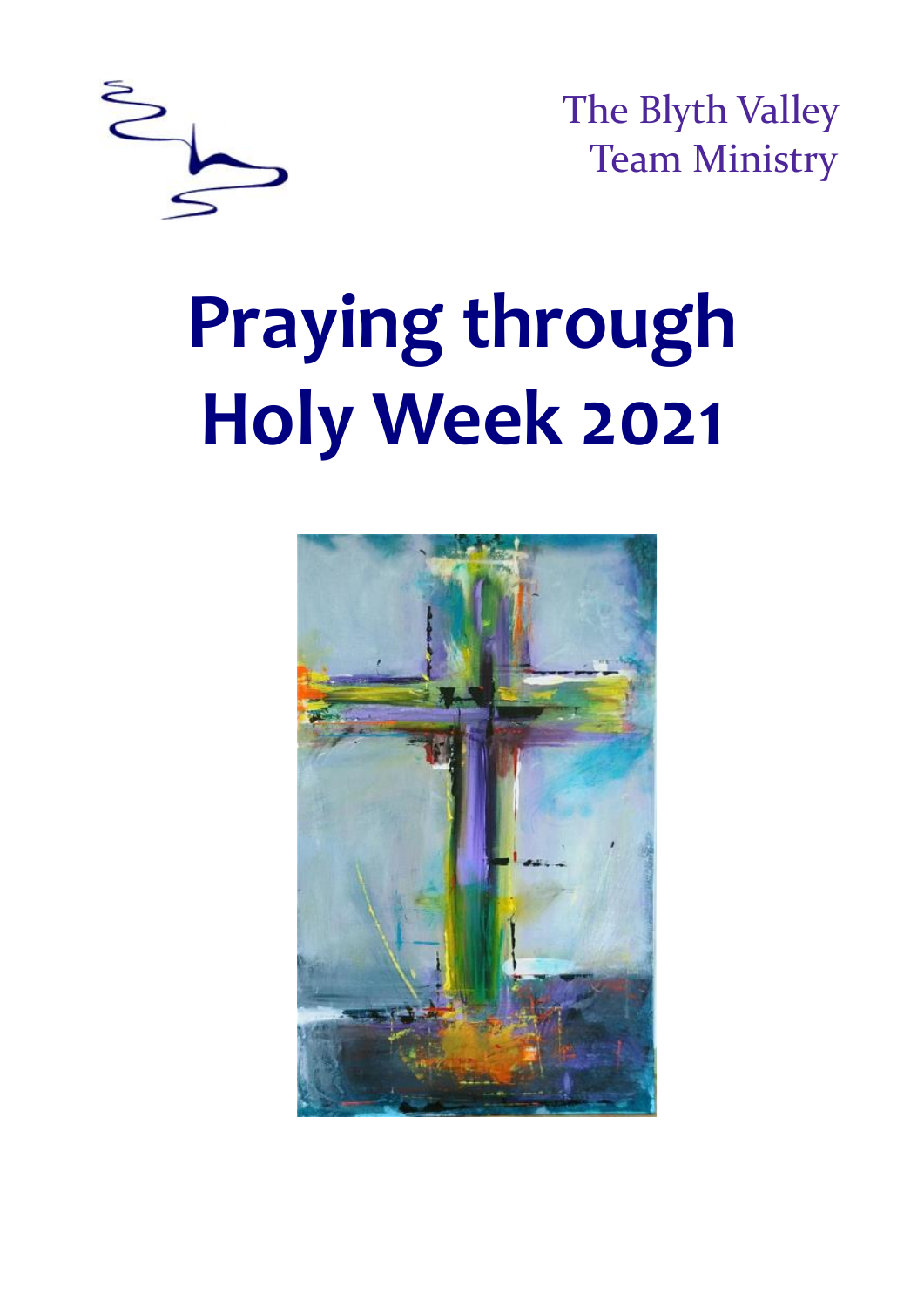*These prayers can be used throughout Holy Week to help you reflect on how the events in the Passion story affect our own faith and lives.*

## **A Prayer about Betrayal**

There are people we like, and those we do not, but the difficult situations arise when those we love turn against us for no logical reason. We are hurt and angry at such betrayal, when someone who has shared our lives should now use that knowledge against us. It is a broken relationship, Lord, almost impossible to repair. That you should share bread and wine at the same table as Judas, knowing the secrets of his heart. That you could share your love, knowing what was to follow on the road to Calvary, defies our human understanding. And yet, Lord this is the road you would have us follow, the road that leads to the cross, the road that only makes sense , when seen through your eyes. The road of sacrificial love .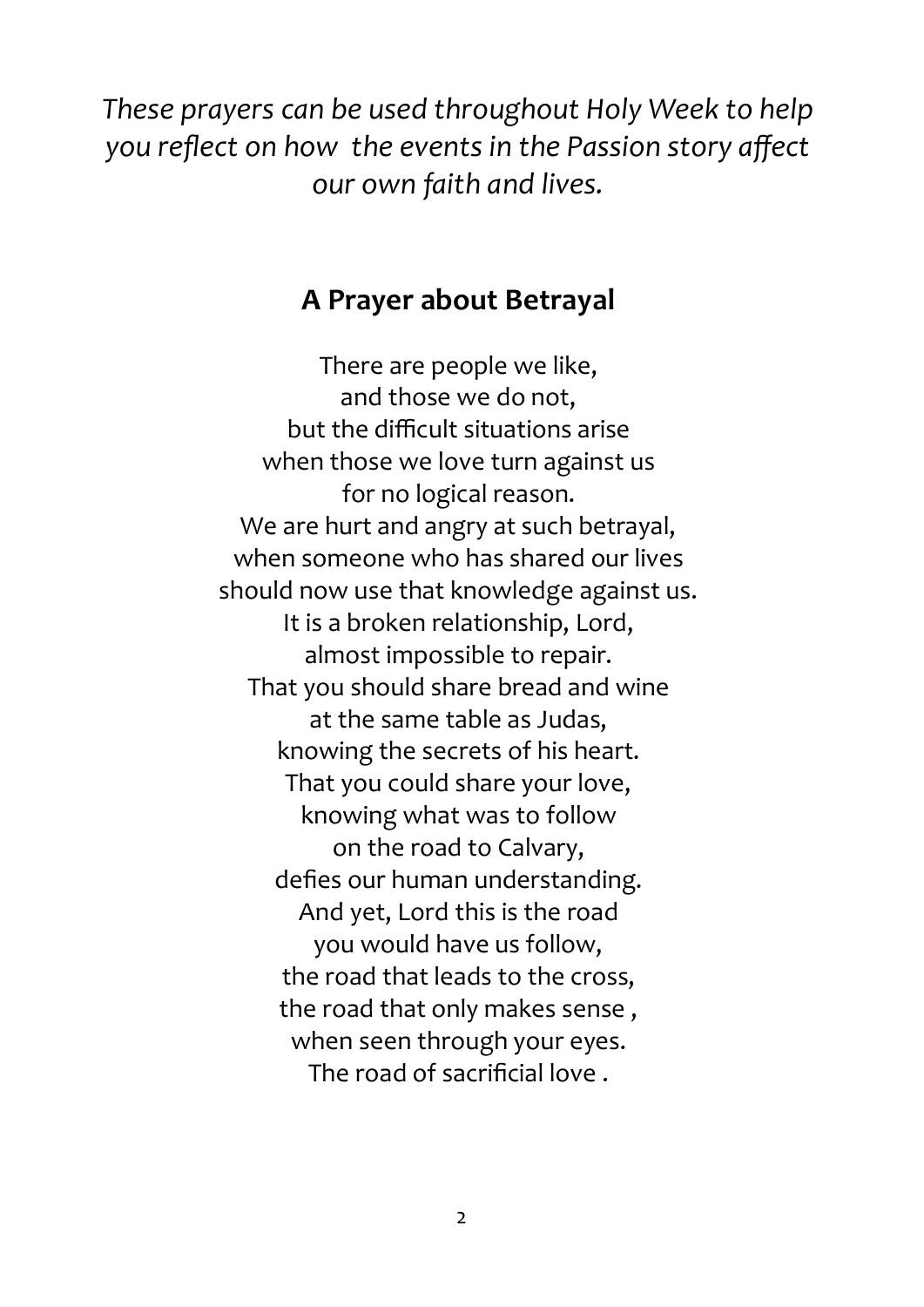#### **A Prayer about Weakness**

How often when weary do we sigh 'The spirit is willing, but the body is weak.' How often when in prayer are thoughts distracted by sounds or circumstance, or prayers diverted by trivial concerns. Baggage carried with us rather than left at your feet. How often do we find ourselves apologising to you, for our abbreviated prayer life. And yet you draw us still to be in your presence, as you did the disciples at Gethsemene. You want us to share in your life, to play our part. You told your disciples to watch and pray, so that they might not fall into temptation. Do you ask the same of us and do we also fail you each time we whisper 'The spirit is willing, but the body is weak'? Grant us the strength, Lord, of body and of spirit, to offer you the sacrifice of our lives.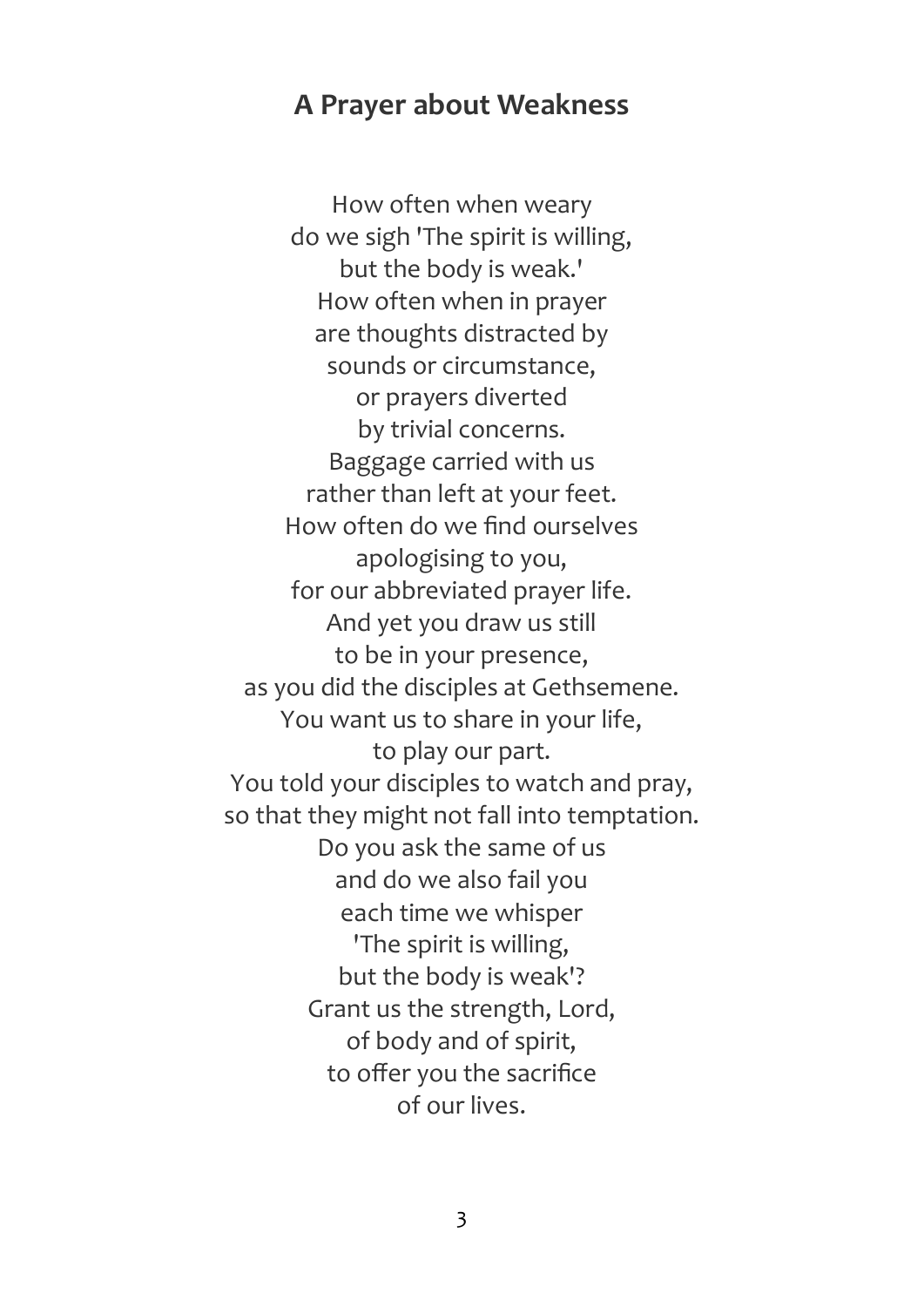## **A prayer about Frailty**

When the going gets tough the tough get going. It is easy to say 'No' to take the easy way out. Easy to play safe, and live to fight another day. Like Peter, who loved you with such a passion, Lord, filled with such energy, so impetuous, ready to speak first, and ask questions later. Except when asked if he was with you, Lord. Except when his faith was seriously challenged, when the road to the cross became dangerous. You knew Peter, knew the calibre of the man and what would happen before the cock crowed twice. But it didn't stop you choosing him, the rock upon which your Church would be built. There is comfort for us, Lord, in Peter's frailty, reassurance that your love and confidence extends to both strong and frail, as you look to our potential, and in your love forget our momentary weakness.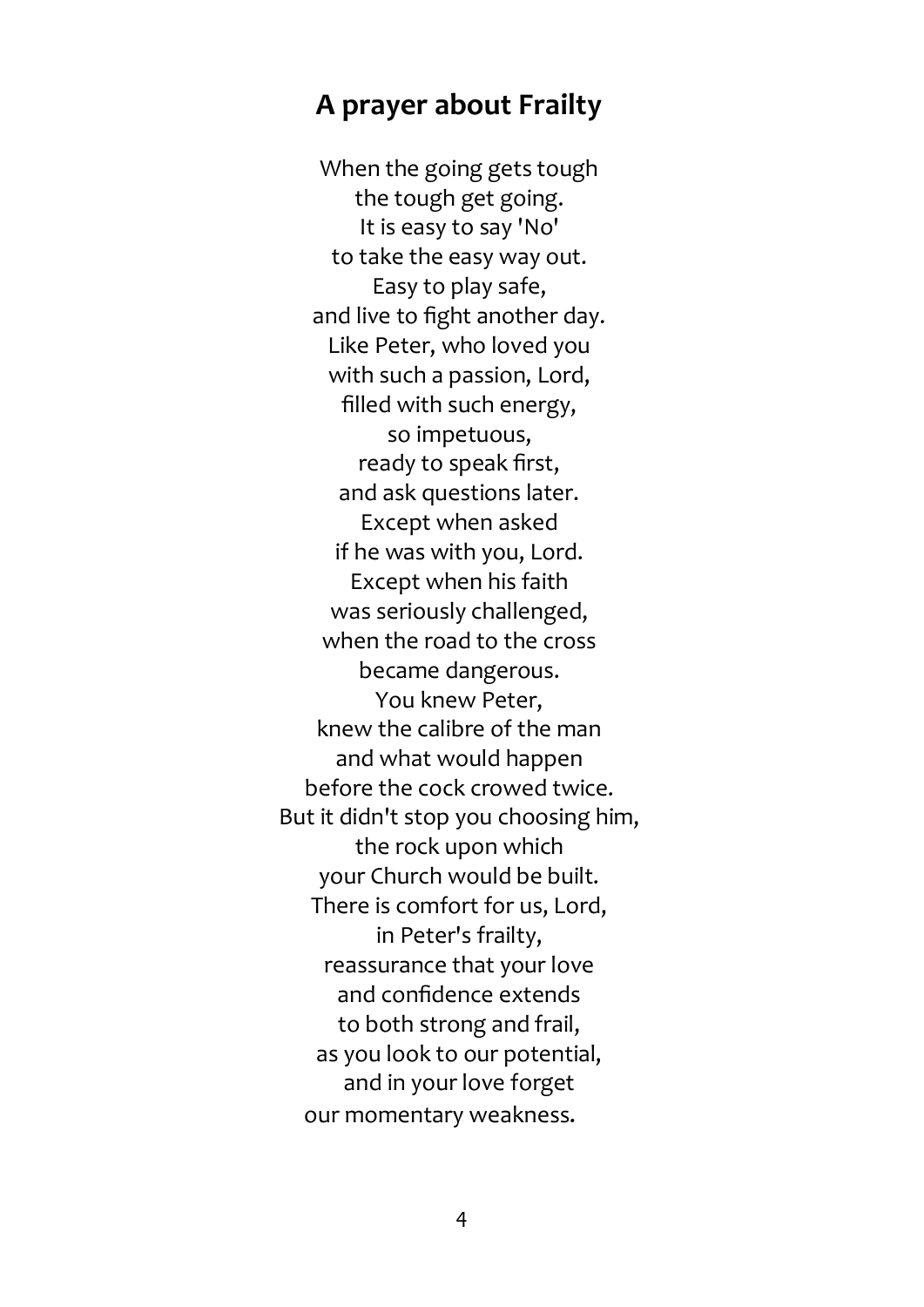## **Prayers for Good Friday**

Lamb of God, you shed for me Your life upon a blood stained tree, Your life for mine, love re-defined, An offering, a ransom, release. You gave so much, O Lamb of God. **Just as I am, I come**

The doubts I have, the pain I feel, When at your feet I humbly kneel, You take it all, both great and small, Give freedom, forgiveness and peace. I have the choice, O Lamb of God. **Just as I am, I come**

Lamb of God, I hear your voice, And hearing know I have a choice To make a start, within my heart, A willingness, to journey by faith. You ask no more, O Lamb of God. **Just as I am, I come**

By waters still, through fire and storm, Your love continues to transform, And with that call, you welcome all, No barriers now, no limits, just grace. No more excuses Lamb of God. **Just as I am, I come**

In the darker moments, when clouds gather and the heaviness we feel seems overwhelming, remind us of your love, carrying the weight of so much in that cross, embracing the world with arms outstretched that we might know freedom from the chains which now constrain us. Bring us to your light, release our burdens and from despair bring hope.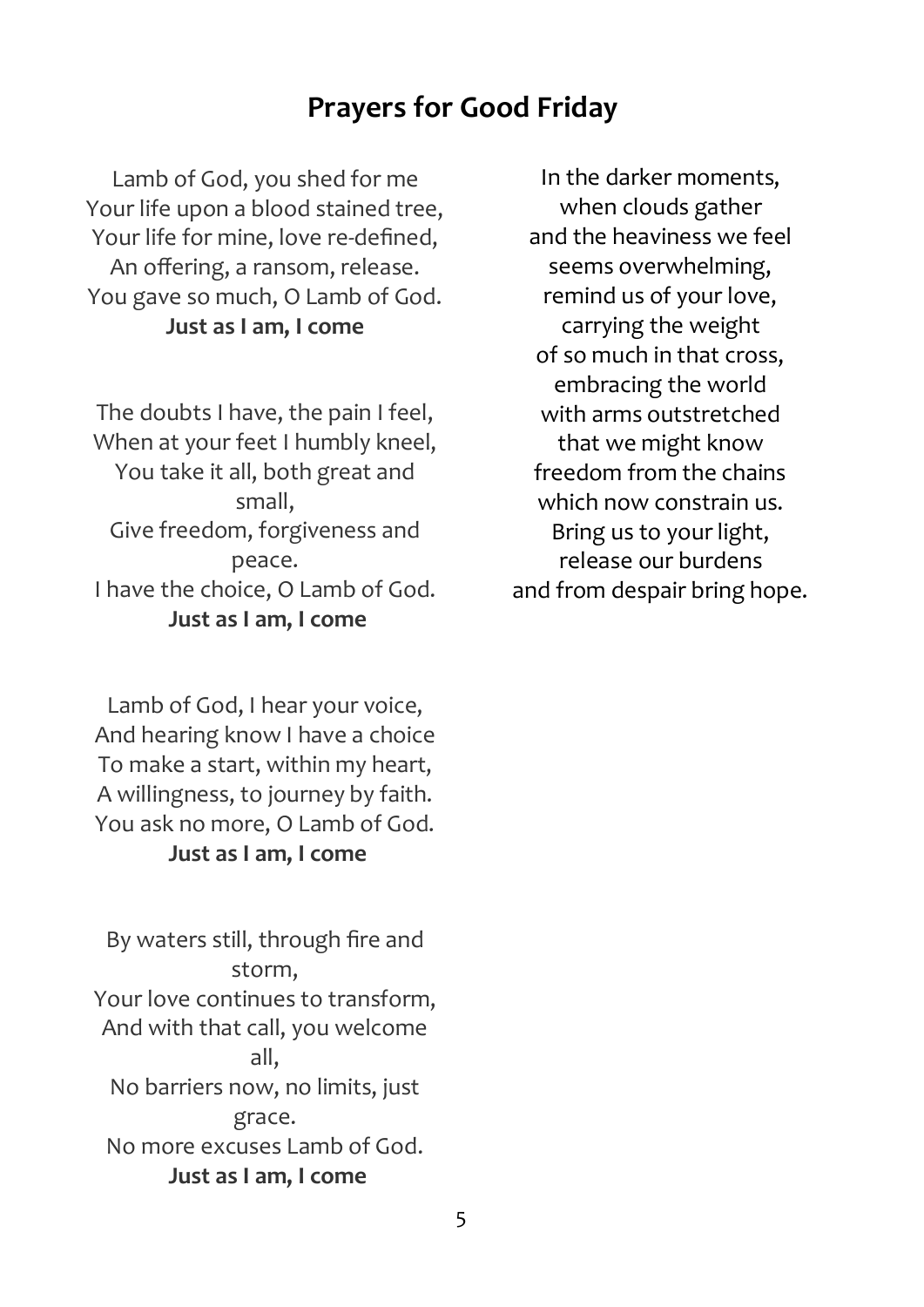Halleluia! Jesus is risen! He is risen indeed!

May this declaration resound not only in these walls but touch the lives of all we meet and forever be the truth of which we speak. Your love, once sown within a garden, tended for your own people, neglected and rejected, now spreads its sweet perfume in this place and wherever it is shown.

> Halleluia! Jesus is risen! He is risen indeed!

From the darkness of the grave Blood poured out, a crown of thorns Christ the Lord is risen to-day **ALL: Alleluia!**

From the triumph that is won Over the power and fear of death Christ the Lord is risen to-day **ALL: Alleluia!**

Walking from the empty tomb Opening wide the gates of life Christ the Lord is risen to-day **ALL: Alleluia!**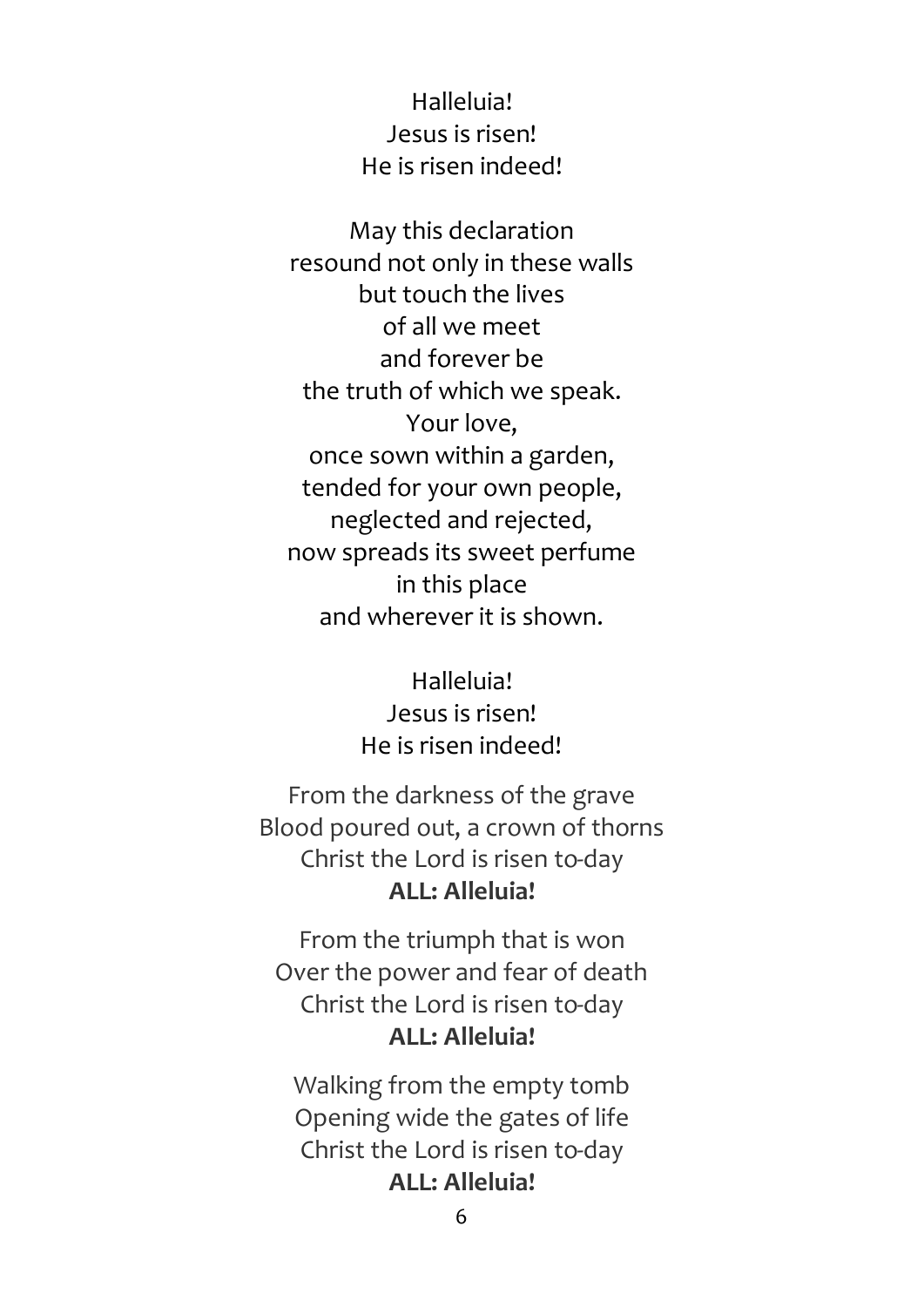Lord of life You defeated death To show that we can rise From all that binds us to the world Pride, envy, anger, fear The debt of sin that holds us here Christ the Lord is risen to-day **ALL: Alleluia!**

Lord of life You defeated death To demonstrate a love that is Beyond our understanding That reaches out even to me Saving Grace to all who hear Christ the Lord is risen to-day **ALL: Alleluia!**

Lord of life We pray for all who bring your word of life As a light to those in darkness For those who bring your word of peace To those enslaved by fear For those who bring your word of love To those in need of comfort Lord of love and Lord of peace Lord of resurrection life Be known Through our lives and through your power Christ the Lord is risen to-day **ALL: Alleluia!**